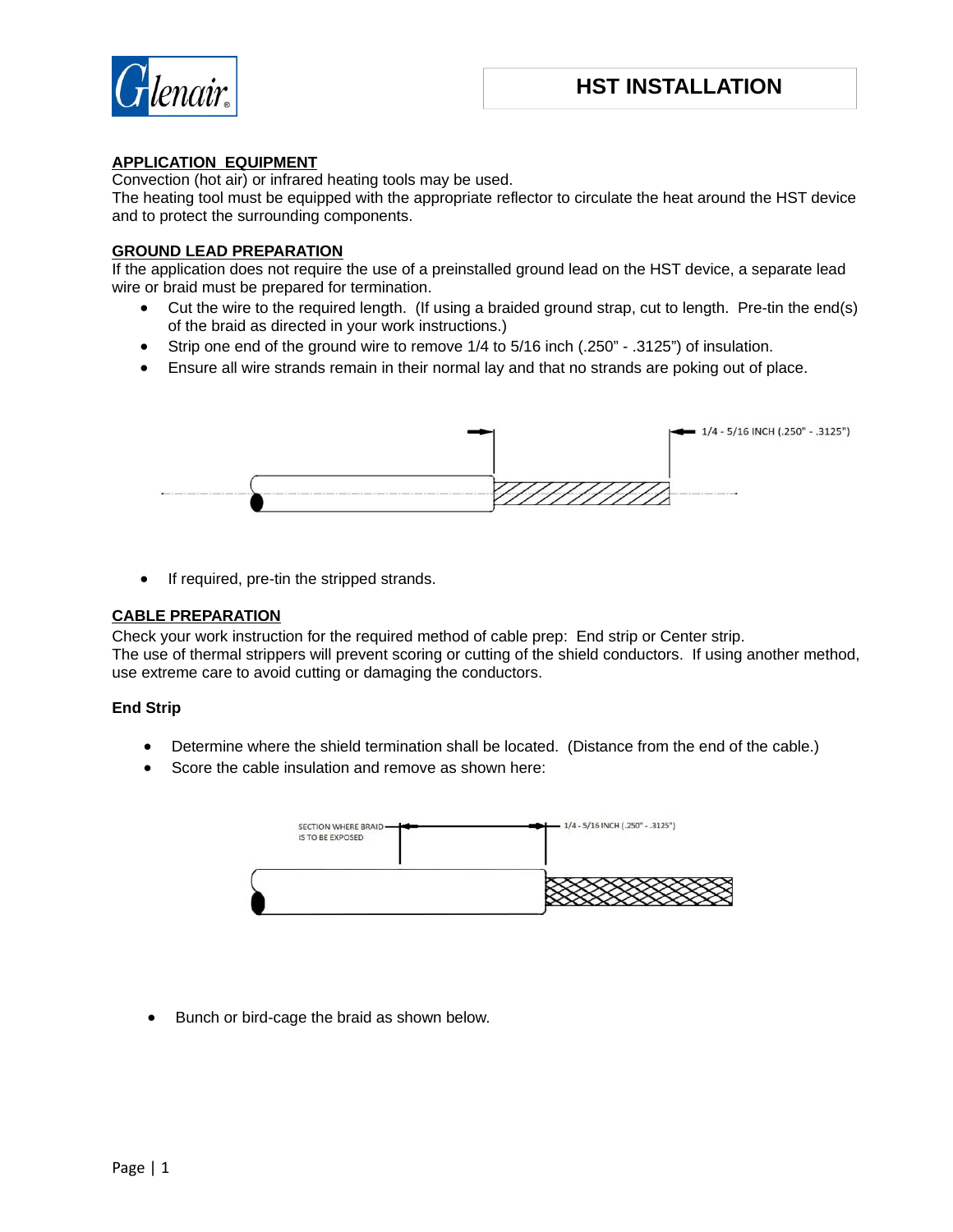

• Trim & remove the braid as close to the cable insulation as possible, without cutting into or damaging it.



Score the cable insulation 1/4 to 5/16 inch (.250" - .3125) from the end of the braid.



Remove this section of the insulation by pulling it straight to the end of the cable.



Ensure the braid strands have not been deformed and are flat against the conductors beneath.



*Note: Glenair HST shield terminations are designed for cables rated at 125°C or higher. In cases where the cable insulation is rated at 125°C or less, an alternate method is to use the normal end strip and then fold the shield back onto the outer cable insulation. By doing so, this will prevent any heat damage to the conductor insulations beneath the cable shield.*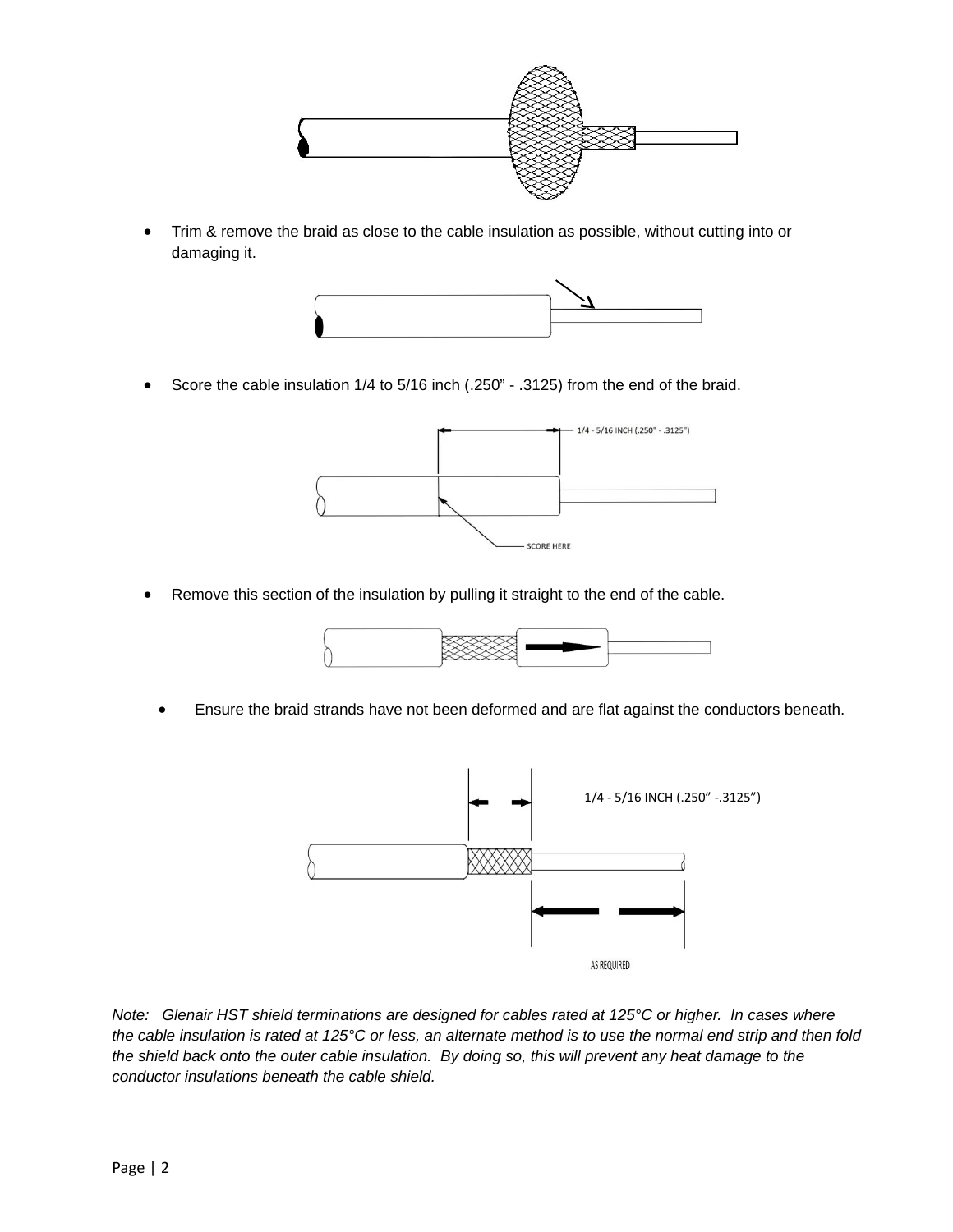

# **Center Strip**

• Score the cable insulation around the cable in two places, spacing the scores 1/4 to 5/16 inch apart.



Score the cable insulation horizontally between the cuts.



Remove this section of the cable insulation.



### **ASSEMBLY**

If using a separate ground lead wire or braid (not preinstalled in the HST device), align the stripped portion of the ground lead with the braid of the shield. All strands should be laying in their original lay with no strands poking out, folded back, or out of position.

Slide the appropriately sized HST device over the cable and ground lead assembly. Twisting or rotating the HST device as you move it into position will prevent any displacement of shield strands.

Position the HST so that the solder preform is centered over the exposed shield and stripped ground lead.